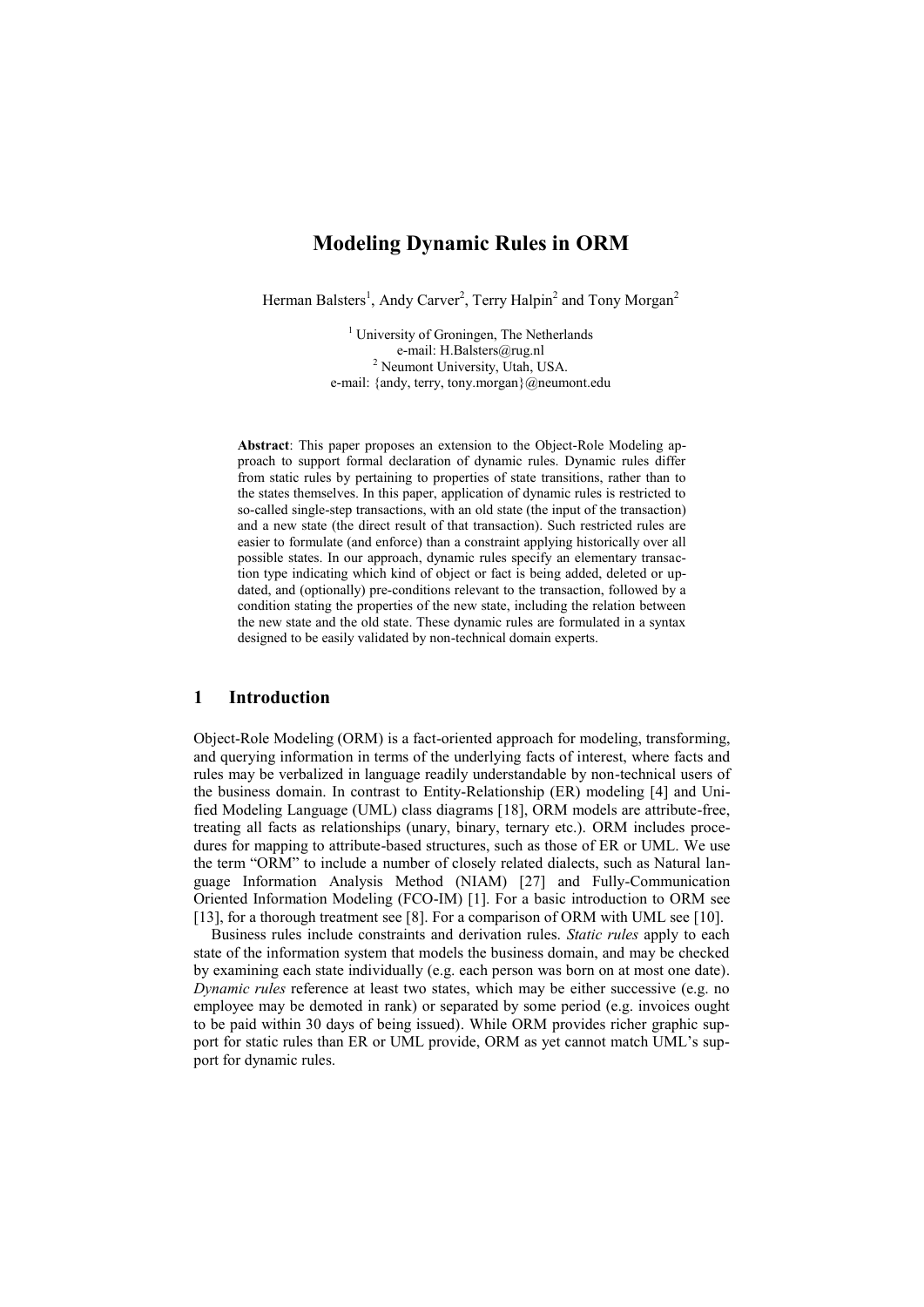Since the 1980s, many extensions to ORM have been proposed to model temporal aspects and processes. The TOP model [\[7\]](#page-8-2) allows fact types to be qualified by a temporal dimension and granularity. TRIDL [\[3\]](#page-8-3) includes time operators and action semantics, but not dynamic constraints. LISA-D [\[16\]](#page-9-5) supports basic updates. Task structures and task transactions model various processes [\[15\]](#page-9-6), with formal grounding in process algebra. EVORM [\[22\]](#page-9-7) formalizes first and second order evolution of information systems. Some explorations have been made to address reaction rules [e.g. [14\]](#page-9-8), and some proposals suggest deriving activity models from ORM models ([\[23\]](#page-9-9)).

Some fact-based approaches that share similarities with ORM have developed deep support for modeling system dynamics. For example, the CRL language in TEMPORA enables various constraints, derivations and actions to be formulated on Entity-Relationship-Time (ERT) models [\[24,](#page-9-10) [25\]](#page-9-11), and the OSM method includes both graphical and textual specification of state nets and object interactions [\[6\]](#page-8-4).

Various attribute-based methods such as UML and some extensions of ER incorporate dynamic modeling via diagrams (e.g. UML state charts and activity diagrams). For textual specification of dynamic rules, the most popular approach is the Object Constraint Language (OCL) [\[19,](#page-9-12) [26\]](#page-9-13), but the OCL syntax is often too mathematical for validation by non-technical domain experts. Olivé suggests an extension to UML to specify temporal constraints, but this is limited to rules about creation of objects [\[20\]](#page-9-14). Substantial research has been carried out in providing logical formalizations for dynamic rules, typically using temporal logics or Event-Condition-Action (ECA) formalisms (e.g. de Brock [\[2\]](#page-8-5), Lipeck [\[17\]](#page-9-15), Chomicki [\[5\]](#page-8-6), and Paton & Díaz [\[21\]](#page-9-16)). Many works also describe how to implement dynamic rules in software systems.

However, to our knowledge, no one has yet provided a purely declarative means to formulate dynamic constraints in a textual syntax suitable for non-technical users. This paper provides a first step towards such support for dynamic rules in ORM by addressing *single-step transactions*, with an old state (the input of the transaction) and a new state (resulting from that transaction). Our dynamic rules specify an *elementary transaction type* indicating the kind of object or fact being added, deleted or updated, and (optionally) pre-conditions relevant to the transaction, followed by a condition on the new state, including its relation to the old state. These dynamic rules are formulated in a syntax designed for easy validation by non-technical domain experts. Our aim is to identify basic rule patterns rather than provide a complete, formal grammar.

The rest of this paper is structured as follows. Section 2 focuses on rules involving updates to a single role in a functional binary fact type. Section 3 extends the examples of Section 2 to show how history can be added. Section 4 examines rules involving the addition of instances of non-functional fact types. Section 5 discusses a more complex case involving derivation. Section 6 briefly discusses fact deletion. Section 7 summarizes the main results, suggests topics for further research, and lists references.

### **2 Updating Single-Valued Roles in a Functional Fact Type**

Our first sub-case is a functional (*n*:1 or 1:1) binary fact type. Fig. 1 shows a functional fact type in ORM 2 notation [11], where role names may be displayed in square brackets and used to verbalize rules in attribute-style [9].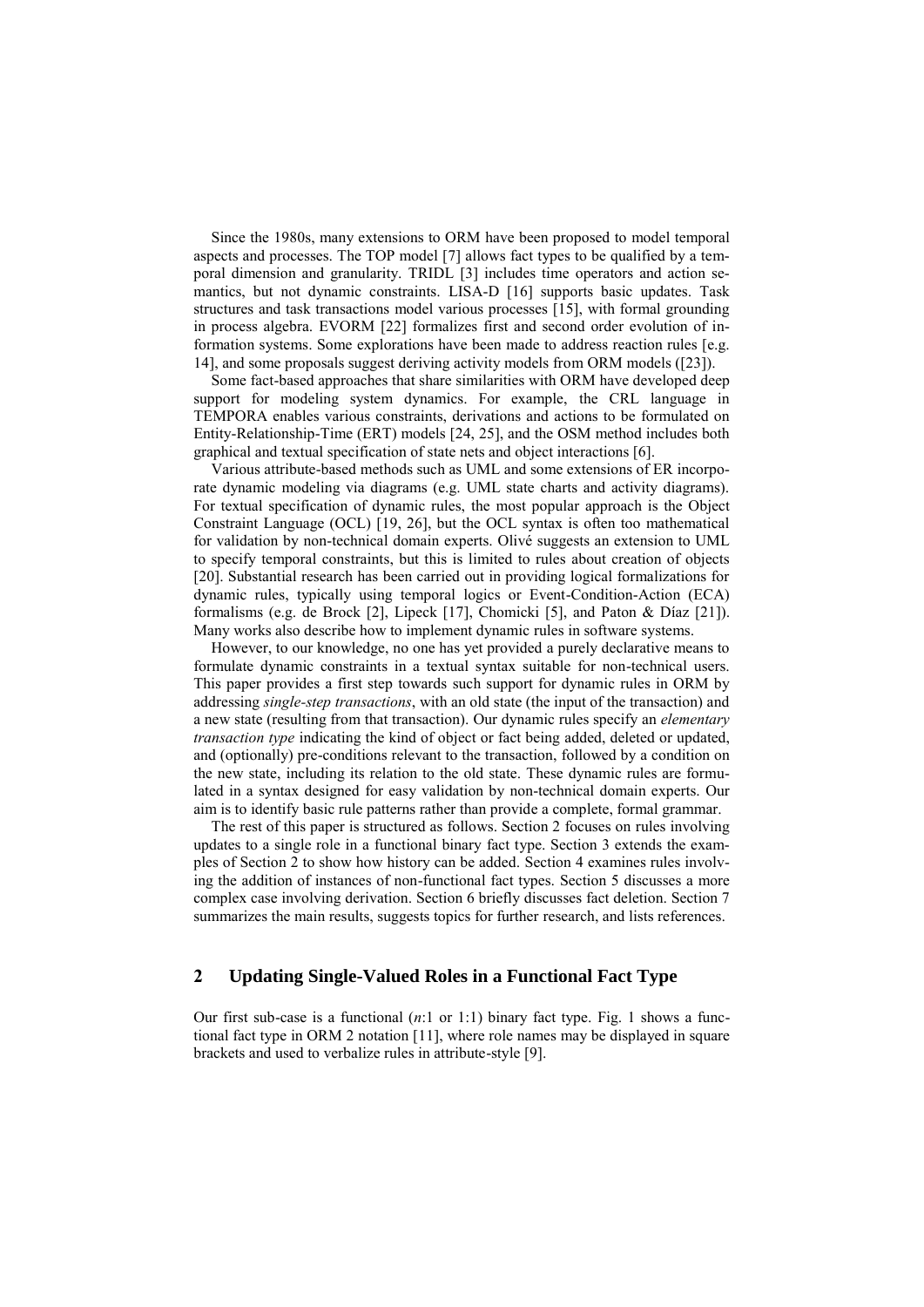

**Fig. 1.** In each state, each employee has at most one salary

Suppose a dynamic constraint requires that salaries of employees must not decrease. We show two alternative expressions for this constraint, using the reserved words **old** and **new** to refer to situations immediately before and after the transition.

| (a) <b>Context</b> : Employee | (b) For each Employee,     |
|-------------------------------|----------------------------|
| new salary $>=$ old salary    | new salary $>=$ old salary |

Here the *context* of the constraint is the object type Employee, and the elementary transaction *updates* the salary of the employee. The presence of the **new** and/or **old** keywords signals that the prospective transaction is an update (rather than an addition or deletion); and this all implies that the rule is applicable only when there is in fact an "old" marital status (of the same student) to update. The constraint is violated if and only if it evaluates to false (like SQL check-clauses). So if the employee had no prior salary, the inequality evaluates to unknown and hence is not violated. In this case we record only a "snapshot" of the current salary (i.e. no salary history) which allows a simple constraint structure. A later example considers salary history.

Specification of Employee as the context is sufficient in this case because the fact type is *n*:1. While the rule may be specified in relational style, using a predicate reading, an attribute style formulation using a role name is often more convenient. Each transaction is always considered to be isolated (serializable).

Constraints of this kind are fairly common in business systems. Generalizing from the example above to any functional binary fact type of the form  $A \ R$ 's  $B$ , with  $B$ 's role name *p* (denoting the property or "attribute" of *A* being constrained), we obtain the constraint formulation pattern in Fig. 2, where  $\Theta$  denotes the required relationship between the values of the property *p* after and before the transition.



**Fig. 2.** General pattern for updating a named, single-valued role on *n*:1 and 1:1 relationships

Our dynamic-constraint language should also be able to handle constraints that involve a table of state-transitions. A simple example involves marital states:

| $From \setminus To$ | Single | Married | Widowed | Divorced |
|---------------------|--------|---------|---------|----------|
| Single              |        |         |         |          |
| Married             |        |         |         |          |
| Widowed             |        |         |         |          |
| <b>Divorced</b>     |        |         |         |          |

The matrix shows which updates to a given student's marital status are possible. There is no functional or deterministic relationship between an old state and a new state that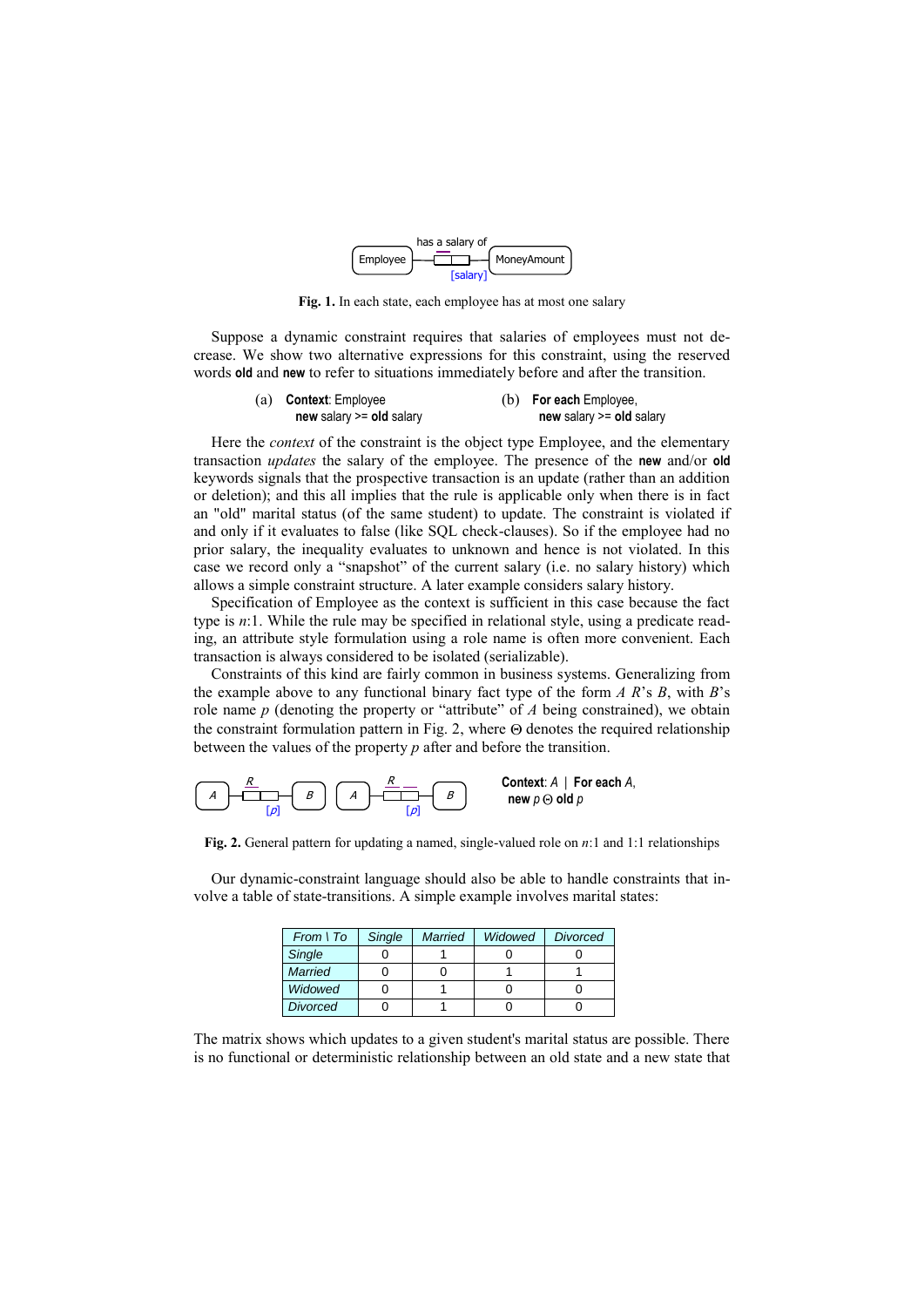can or cannot follow. One simple solution involves that sort of construct which, in programming languages, is commonly called a case or switch statement:



**Fig. 3.** Updating the marital status of a student

One may alternatively specify impossible transitions for any given case, e.g. the divorced case could be reworded as "**new** status **not in (**'single', 'divorced', 'widowed'**)**". To say the **new** status must *not* equal some value, one uses <> instead of =.

We can generalize similar kinds of constraints in the manner shown in Fig. 4. In the constraint, *B1*, *B2*, *B3*, etc. represent possible *B*s that may play role *p*.



**Fig. 4.** General pattern for enumerated values

#### **3 Examples of historical facts**

Our earlier constraint that an employee's salary could not decrease required only a "snapshot" view of salary. We now extend this simple case by requiring a salary *history* (see Fig. 5). The **new** keyword is not required here because we add a fact rather than update an existing fact. We assume here the existence of a function **previous** that can return the existing salary most recently added for any specific employee.



**Fig. 5.** Salary example with history

Returning to the specific example of recording a student's marital status, a similar extension to add a history of marital status values for each student is shown in Fig. 6.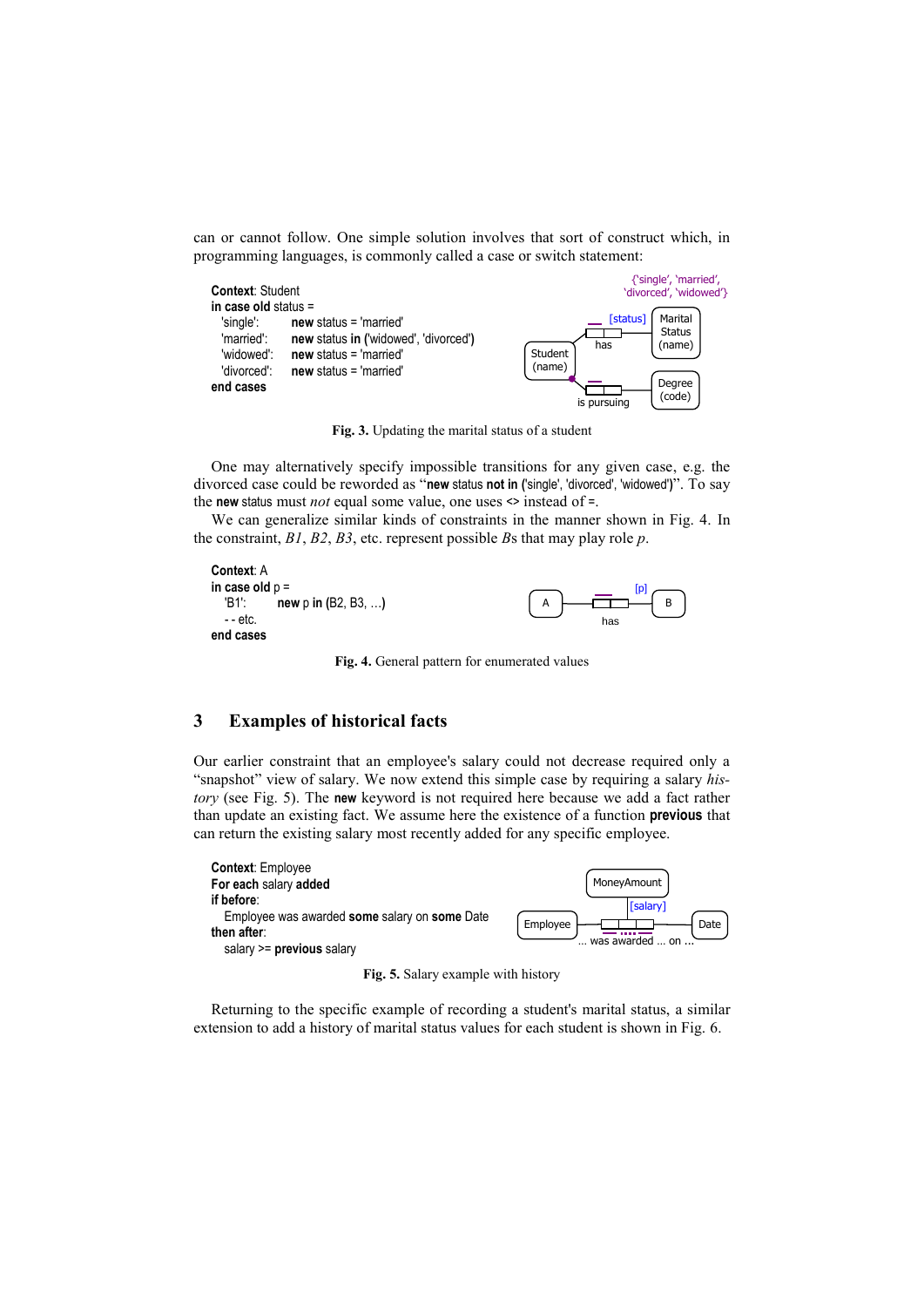```
Context: Student
For each status added
if before:
  Student acquired some MaritalStatus on some Date
then after:
  in case previous status =
     'single': status = 'married'
     'married': status in ('widowed', 'divorced')
     'widowed': status = 'married'
     'divorced': status = 'married'
   end cases
```


**Fig. 6.** Marital status example with history

We generalize this example to a pattern for recording history of some kind of thing acquiring some property at some instant, as shown in Fig. 7.



**Fig. 7.** General pattern for enumerated values with history

As before, *B1*, *B2*, etc. represent possible *B*s that may play role *p*. "Tag" represents some value that consistently increases (or perhaps decreases) for a given *A* as new facts are added. Tag values equipped with an ordering criterion are isomorphic to a linearly ordered time-stamping mechanism. Dates and times obviously fit this role, but so also do other kinds of sequenced identifiers such as "incident number", "version number" or other kinds of sequenced identifiers. We assume that the Tag history is complete for each *A* (we add a new fact to a history of all previous facts of the same type for that *A*, and never add a fact that is "earlier" than some existing fact).

The dynamic constraint above applies to a situation where new facts are added to an existing history. If we require a constraint on the addition of the first fact of this type for each object of type *A*, then we need a separate constraint without the "before" condition given above. For the first addition of a fact of this type, if we do not care about the role *p* added, then we do not need to specify the additional constraint.

### **4 Adding Instances of a Non-functional Fact Type**

We now consider *adding fact instances* to a *non-functional fact type* (no single-role uniqueness constraint), such as the Seating occupies Table association in Fig. 8, which shows a model fragment extracted from a restaurant application.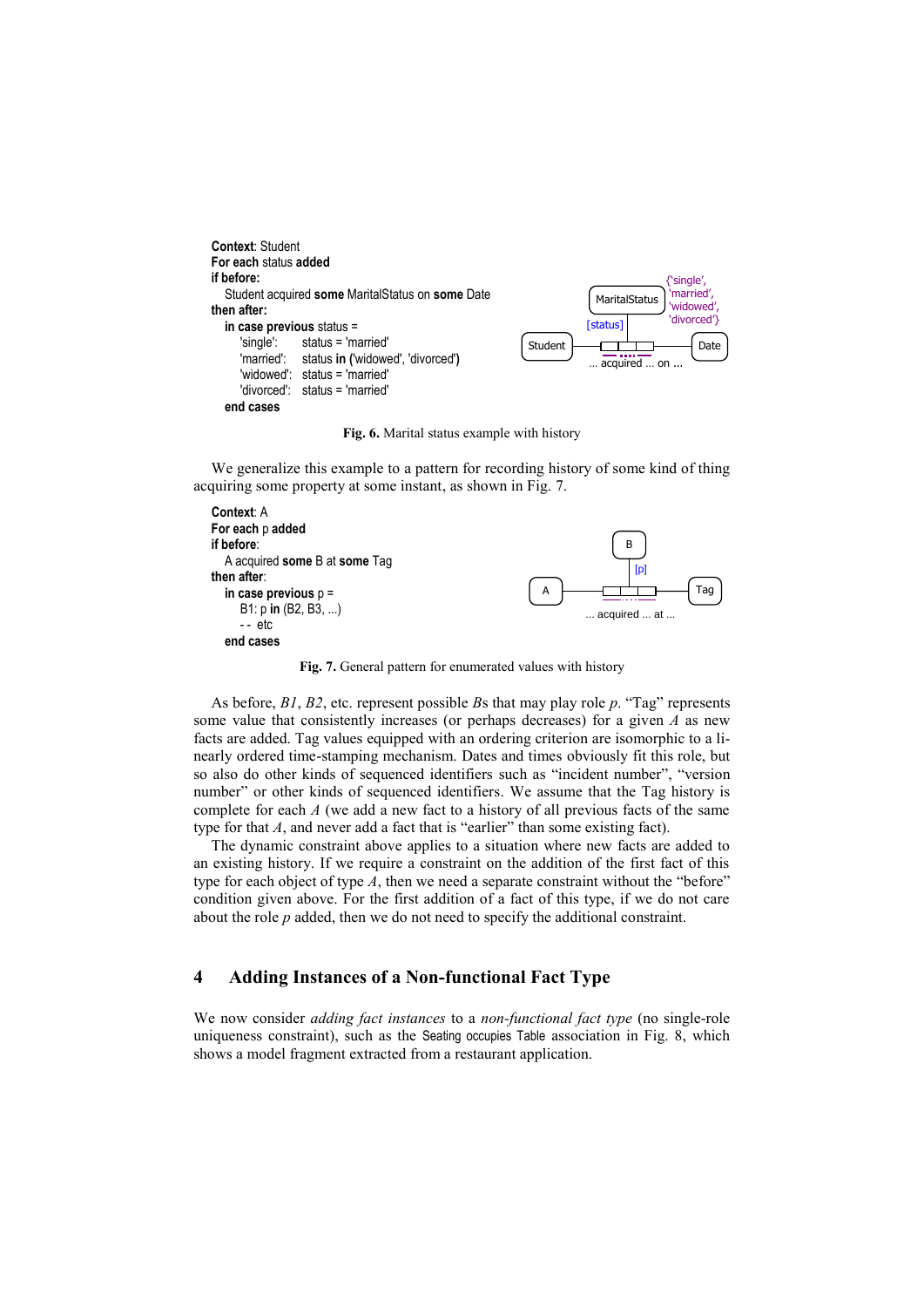

**Fig. 8.** Fragment of an ORM schema about restaurant seatings

A seating is the allocation of a party (of one or more customers) to one or more vacant tables. Each seating starts at some instant and eventually ends at some instant. The circled bars depict the external uniqueness constraints that when a seating starts or ends, any given table is assigned to at most one seating. The asterisked rule is a derivation rule for the snapshot fact type Table is vacant. Notice that the model maintains a *history* of seatings (e.g. for each table we record all the seatings it was previously allocated to). To ensure that no seatings that overlap in time occupy the same table, the following rather complex textual constraint could be added:

For each Seating<sub>1</sub>, Seating<sub>2</sub>: **if** Seating<sub>1</sub>.startTime <= Seating<sub>2</sub>.startTime **and** (Seating<sub>2</sub>.startTime <= Seating<sub>1</sub>.endTime or not exists Seating<sub>1</sub>.endTime) **then no** Table **that** is occupied by Seating<sub>1</sub> is occupied by Seating<sub>2</sub>

Instead of this static rule, if we ignore the possibility of people changing their tables during a seating, the user interface itself can ensure that only tables that are currently vacant may be selected for a seating (for multiple screens used in parallel, an appropriate locking mechanism is assumed). Fig. 9 shows the relevant schema fragment and the dynamic rule that a table may be assigned to a seating only if it is vacant *at that time*. The *context* for the constraint is the *fact type* Seating occupies Table. The elementary transaction *adds* an *instance* of this fact type. The reserved words **before** and **after** denote the states just before and after the transaction, **needed** indicates the precondition is necessary for the fact addition to take place (not just for this constraint), and **the** is scoped to the transaction instance.



**Fig. 9**. A dynamic constraint for adding instances to the seating fact type

Note that the ability to specify a fact type for the context leads to a much more natural formulation than would be obtained if the context had to be specified as an object type or class, as is the case with OCL. Fig. 10 models the seating example in UML in less detail (e.g. UML has no graphic notation for uniqueness constraints on attributes).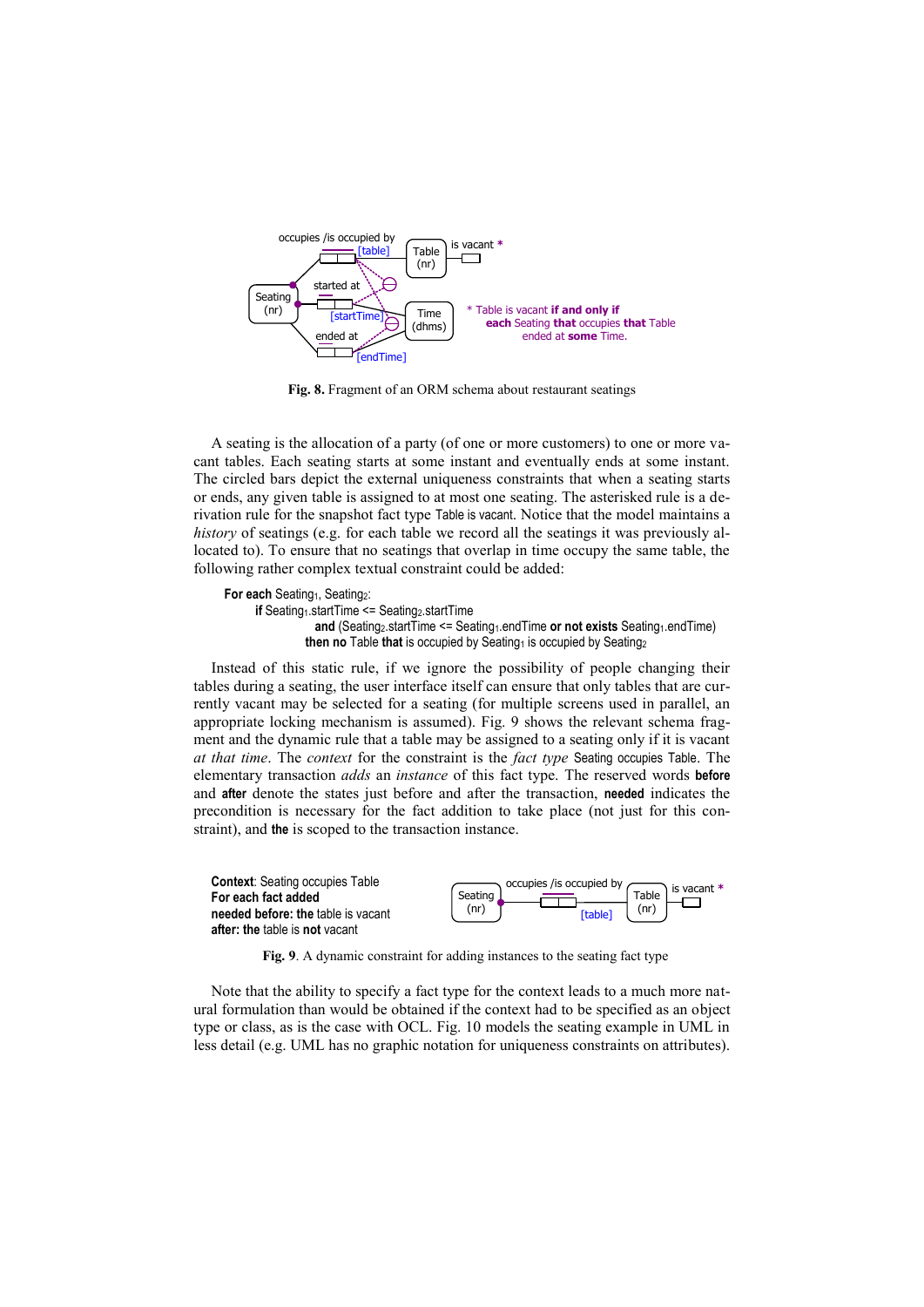| Seating                                              | $1.$ *   | Table                            |
|------------------------------------------------------|----------|----------------------------------|
| nr: Integer<br>startTime: Time<br>endTime [01]: Time | Occupies | nr: Integer<br>isVacant: Boolean |

**Fig. 10.** A UML class diagram for the seating example

To specify in OCL the dynamic constraint that a table may be assigned to a seating only if it is vacant at that time, we could try to state this in the context of the Seating class using an operation addTable (taking a parameter *t* of type Table) thus:

```
context Seating::addTable(t:Table)
pre: (t.isVacant) 
post: not(t.isVacant) and (table \rightarrow includes(t))
```
This however is *incorrect* OCL, because it introduces a side effect: the update operation addTable(*t*: Table) updates not only an object from the class Seating, but also the value of the parameter *t*. If we use Table as the context, we may rephrase our constraint as "A seating can be allocated to a table only if that table is vacant", and introduce an update operation allocateSeating(s: Seating) within the class Table thus:

```
context Table::allocateSeating(s: Seating)
pre: isVacant 
post: not isVacant and (seating \rightarrow includes(s))
```
This constraint, though free of side effects from the point of view of the Table class, is still arguably not free of side effects as seen from the Seating class, since invocation of allocateSeating to some specific table  $t_0$  and seating  $s_0$  would result in the property " $s_0$ .table  $\rightarrow$  includes(t<sub>0</sub>)" changing the value of  $s_0$ . These side effects result from trying to specify the addition of a complete fact within the context of one specific class. A possible resolution is to introduce an auxiliary class *C* (e.g. representing the full model), associated with both the Seating and Table classes, as shown in Fig. 11. Addition of the fact " $s_0$  occupies  $t_0$ " could then be represented within the context of class *C*. This rather roundabout and artificial solution is needed in order to add complete facts simply because OCL requires that any rule context must be a class.



**Fig. 11.** Introducing an artificial class to provide the context for a side-effect free rule

## **5 A More Complex Case Involving Derivation**

Let us now consider the case of a transaction dealing with operations on one or more accounts (see Fig. 12). Accounts can be augmented by having a deposit or interest added, or they can be diminished by a fee charge or withdrawal. Simple transactions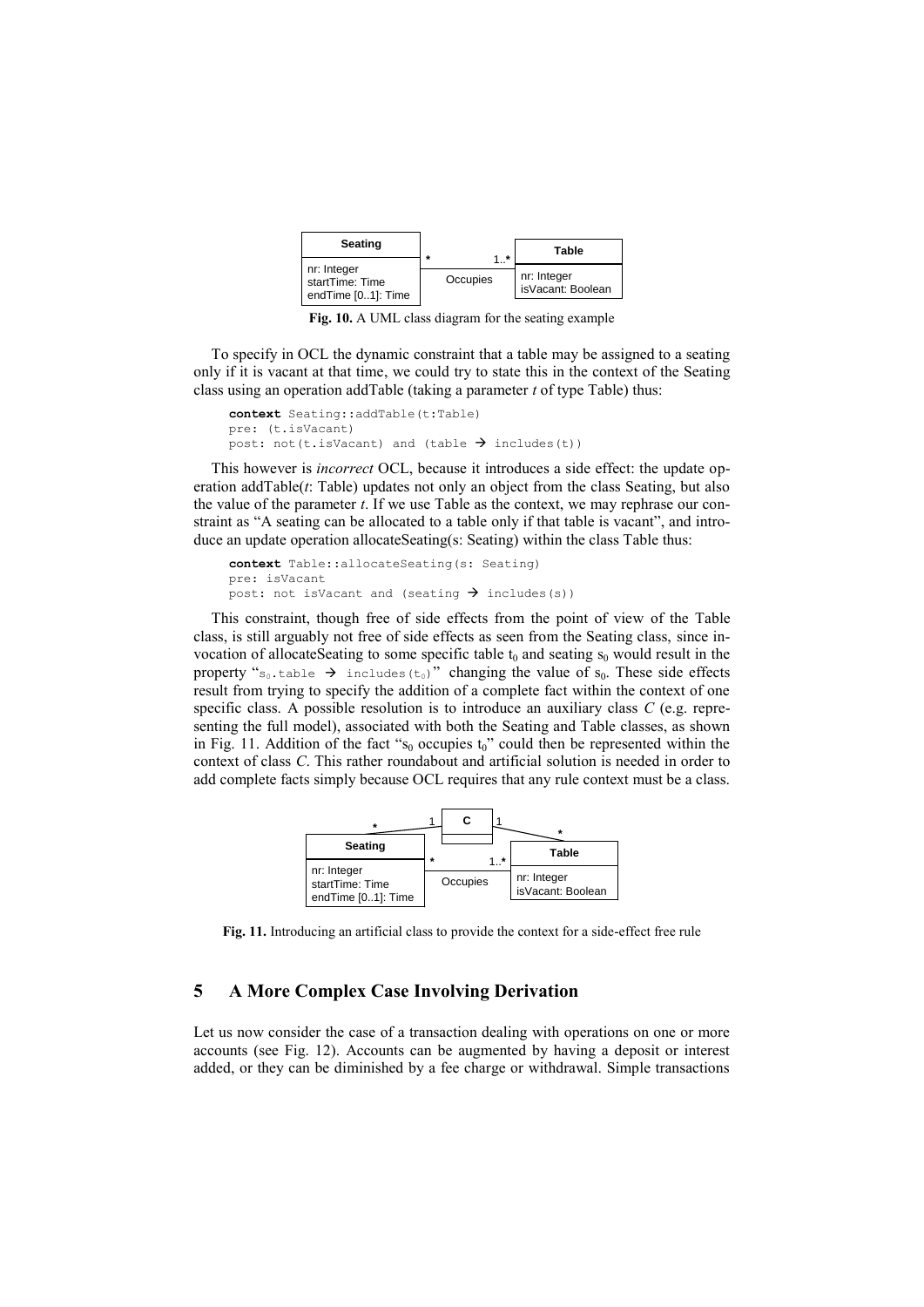refer to an operation on one account only, while transfer transactions deal with two accounts, where a money amount is transferred from the first account to a second account. We record historical information of all transactions, from which the current account balances may be derived. We assume that an account exists prior to any transaction on it, and that on the event that an account is opened, its balance is set to zero.



**Each** SimpleTransaction **is a** Transaction **that** is of TransactionType <> 'xfr'. **Each** TransferTransaction **is a** Transaction **that** is of TransactionType 'xfr'.

**Fig. 12.** An example involving historical and derived snapshot data

We now use dynamic rules to describe a transition from an old state to a new state for both a simple and a transfer transaction. The order of the components is irrelevant.

```
Context: Account Context: SimpleTransaction
For each instance added For each instance added
balance = 0 in case type =
                             'dep', 'int': Transaction.balance1 = (old account1.balance + amount )
                             'wdl', 'fee': Transaction.balance1 = (old account1.balance - amount )
                            end cases
                            new account1.balance = Transaction.balance1
Context: TransferTransaction
For each instance added
```
balance1 = (**old** account1.balance – amount) **and** balance2 = (**old** account2.balance + amount) **and new** account1.balance= balance1 **and new** account2.balance= balance2

## **6 Deleting Instances of a Non-functional Fact Type**

So far, all our example rules apply to either state-updates or fact-additions; we now briefly consider an example that applies to fact-deletions. A common situation involves a constraint on the length of time that a certain history of events or entity states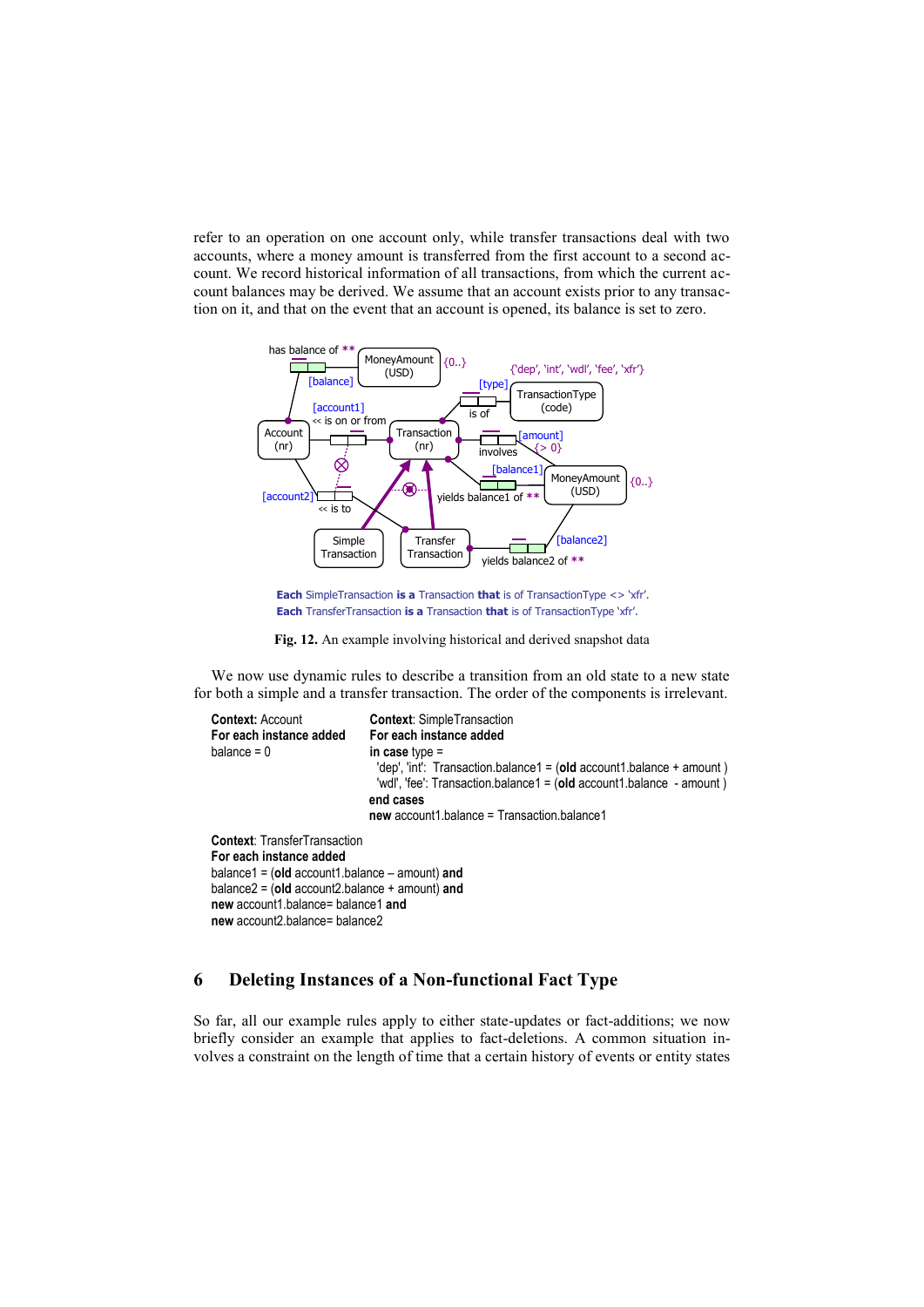is kept. For example, a history of payments made to companies might need to be retained for at least 2 years. This constraint might be expressed as follows. We assume here the existence of functions such as **today** and various operations on date values.



**Fig. 13**. A dynamic constraint for deleting instances from the payment fact type

#### **7 Conclusion**

This paper proposed an extension to ORM supporting purely declarative specification of dynamic rules restricted to single-step transactions, using syntax designed to be easily validated by non-technical domain experts. These dynamic rules specify an elementary transaction type indicating which kind of object or fact is being added, deleted or updated, any pre-conditions relevant to the transaction, and the relationship between the new state and the old state. By collaborating with other researchers in the ORM community, we intend to incorporate the identified rule patterns with enhancements to previous work on ORM textual languages to provide a formal grammar for a standard textual language for ORM, intended to express static and dynamic rules (constraints and derivations), as well as conceptual queries.

Other future research may be directed at adding actual operations to the ORMlanguage, explicitly modeling single-step transactions as well as other dynamic rules, which may be alethic or deontic [\[12\]](#page-9-17). We also plan to extend the NORMA tool to generate code from dynamic rules. In this context, we hope to provide translations of our dynamic rules to the UML/OCL framework, where our declaration of dynamic rules would be closer to the business level of modeling, and the resulting translation to UML/OCL would be closer to the specification level of the software engineer.

*Acknowledgement.* This paper benefited from discussion with Matt Curland.

#### **References**

- <span id="page-8-1"></span>1. Bakema, G., Zwart, J. & van der Lek, H. 2000, *Fully Communication Oriented Information Modellin*g, Ten Hagen Stam, The Netherlands.
- <span id="page-8-5"></span>2. de Brock, E. O. 2000, "A General Treatment of Dynamic Integrity Constraints". *[Data and](http://www.informatik.uni-trier.de/~ley/db/journals/dke/dke32.html#Brock00)  [Knowledge Engineering, 32](http://www.informatik.uni-trier.de/~ley/db/journals/dke/dke32.html#Brock00)*(3): 223-246.
- <span id="page-8-3"></span>3. Bruza, P. D. & [van der Weide,](http://www.niii.kun.nl/~tvdw) Th. P 1989, "The Semantics of TRIDL", Technical Report 89-17, Department of Information Systems, University of Nijmegen.
- <span id="page-8-0"></span>4. Chen, P. P. 1976, "The entity-relationship model—towards a unified view of data". *ACM Transactions on Database Systems*, 1(1), pp. 9-36.
- <span id="page-8-6"></span>5. Chomicki, J. 1992, "History-less Checking of Dynamic Integrity Constraints", *ICDE 1992*: 557-64.
- <span id="page-8-4"></span>6. Embley. D. W. 1998, *Object Database Development*, Addison-Wesley.
- <span id="page-8-2"></span>7. Falkenberg, E. D. [& van der Weide](http://www.niii.kun.nl/~tvdw), Th. P. 1988, "Formal Description of the TOP Model". Technical Report 88-01, Department of Information Systems, University of Nijmegen.